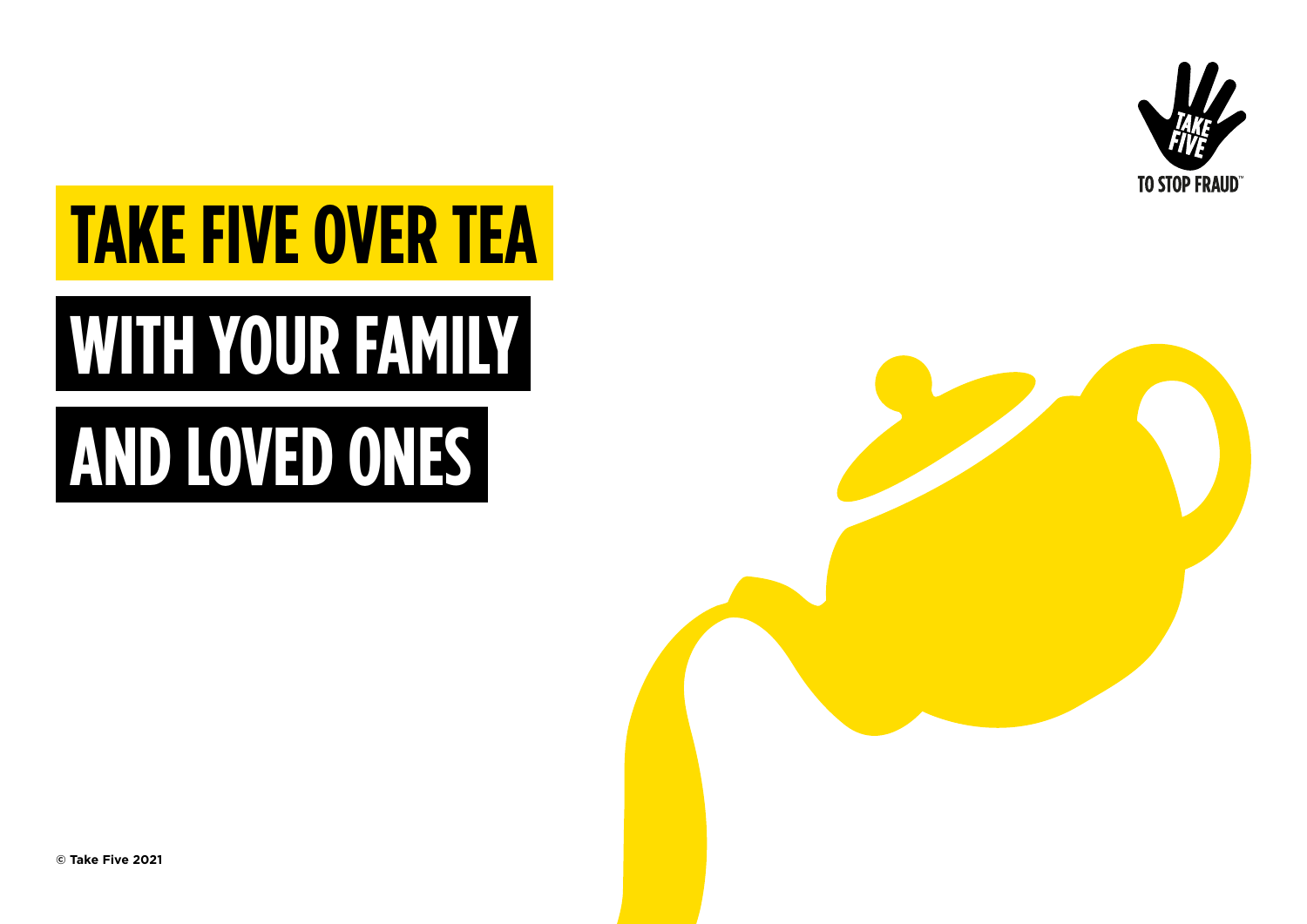### **WELCOME TO TAKE FIVE OVER TEA**

#### **Hello! Welcome to the Take Five Over Tea toolkit – a handy pack of information and resources to help you protect your loved ones against fraud and scams.**

The aim of Take Five Over Tea is to encourage people to put the kettle on and sit down with their parents/grandparents or anyone else they think may be particularly vulnerable to financial fraud, whether that's in the comfort of their own home or even virtually!

Fraud and scams have a devastating impact on those who fall for them and with criminals becoming more sophisticated in their approaches, we're here to provide you with the knowledge and confidence to Stop and Challenge any requests for your information.

#### **HERE'S WHAT YOU NEED**

We have put together information to help you and your loved ones to Take Five in this handy little pack. All you need to do is put the kettle on, find a comfortable space and discuss the following advice.

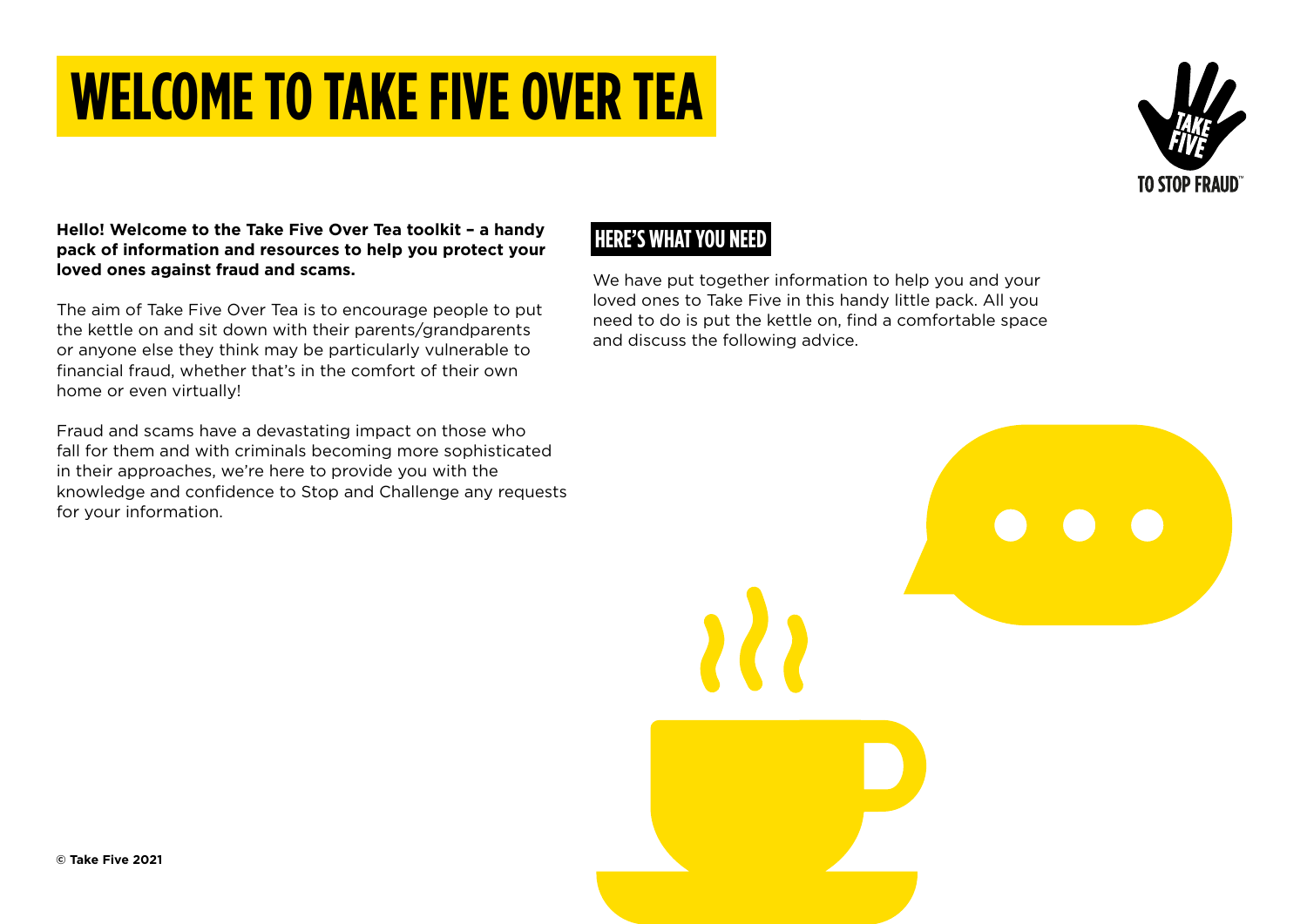## **WHAT'S TAKE FIVE TO STOP FRAUD ALL ABOUT?**



**Take Five to Stop Fraud is a national campaign that helps consumers confidently challenge any requests for their personal or financial information or to transfer money to a criminal's account. It aims to educate and empower people to reject, refuse or ignore requests that could be fraudulent, including email deception and phone-based scams, as well as online fraud – particularly where criminals impersonate trusted organisations.**

Led by UK Finance, the Take Five campaign is delivered<br>with and through a range of partners in the UK payments **WHY THIS IS IMPORTANT** with and through a range of partners in the UK payments industry, financial services firms, law enforcement agencies, telecommunication providers, commercial, public and third sector organisations.

### **FOR YOU AND YOUR FAMILY**

We all think we're savvy when it comes to fraud and scams, but the truth is any one of us can fall for one, especially in the heat of the moment.

Criminals are increasingly becoming more sophisticated, using tactics such as social engineering and number spoofing, to gain our trust and make it harder for us to spot the obvious signs of a scam as easily.

By taking the time to talk to your loved ones, including those who are not online, they have a much better chance of spotting a scam, and more importantly, preventing themselves from falling for one.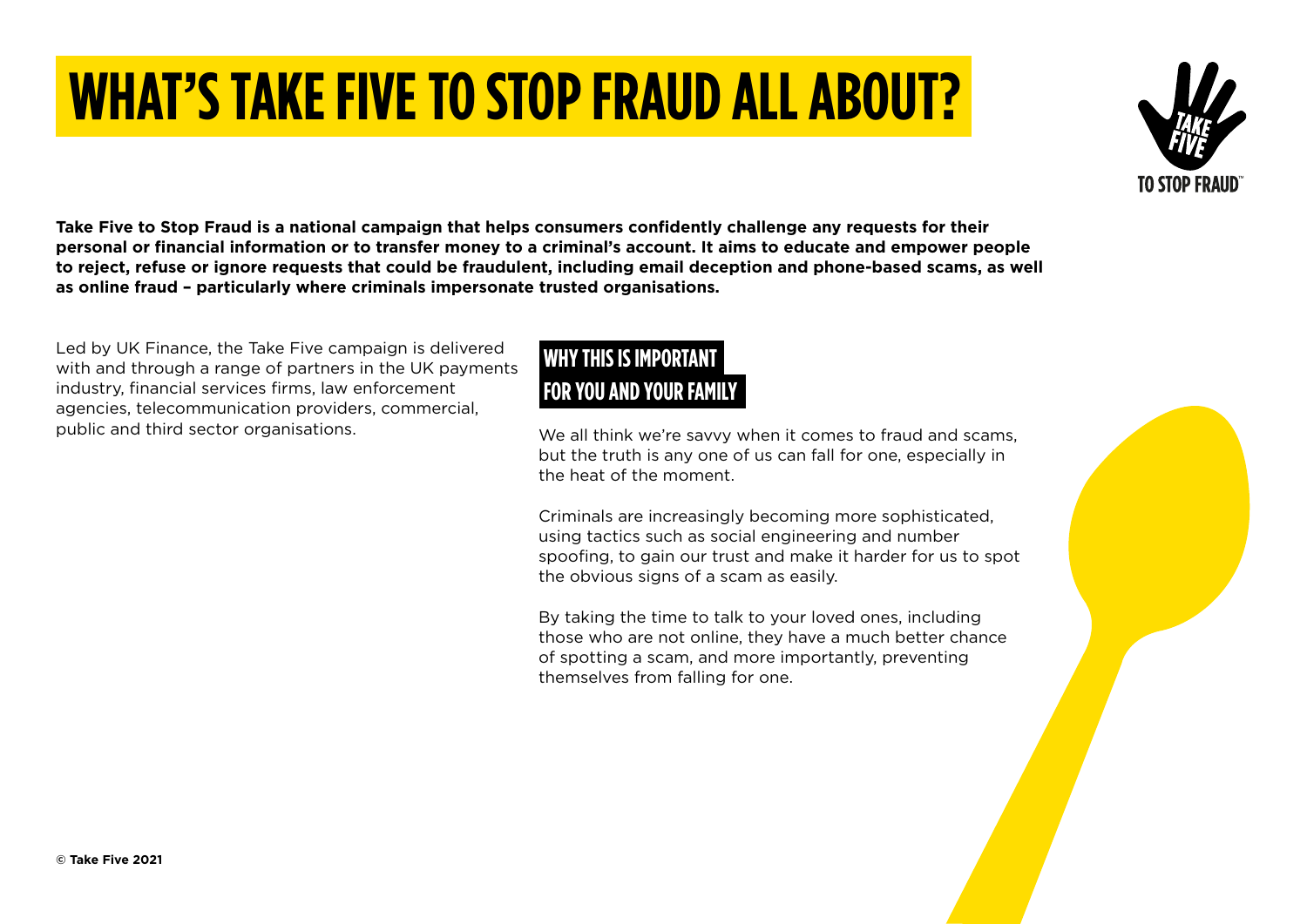### **TYPES OF FRAUD AND SCAMS**

**As technology becomes more sophisticated, so do the techniques used by criminals. They now use a wide variety of methods to trick people, so here's a rundown of the most common to keep an eye out for.**

#### **IMPERSONATION SCAMS**

Criminals are experts at impersonating trusted organisations, including banks, the police, and government departments such as HMRC, to convince you to make a payment or share your personal and financial details. They often use alarmist language and time-pressure to convince you to take immediate action, and may already have some of your details, which they use to add a layer of authenticity to their scam. If you receive an urgent request for your money or information, STOP: take a moment to stop and think.

#### **INVESTMENT SCAMS**

A simple search engine click for terms, such as "best bonds" or "cryptocurrency" can result in numerous paid adverts or comparison websites' results claiming to be from legitimate investment firms offering guaranteed returns with minimal risk. In many cases, you're asked to complete a "Contact Form" with your details for a call back to be arranged.

Criminals also often use the names and logos of genuine investment firms to set up cloned websites. You may receive paperwork with official branding or even receive initial payments as a result of your investment to convince you to invest larger sums of money.

Investment opportunities advertised on social media may seem genuine, using celebrity endorsements or testimonials from people who've allegedly received large profits, but in reality, these are fake.



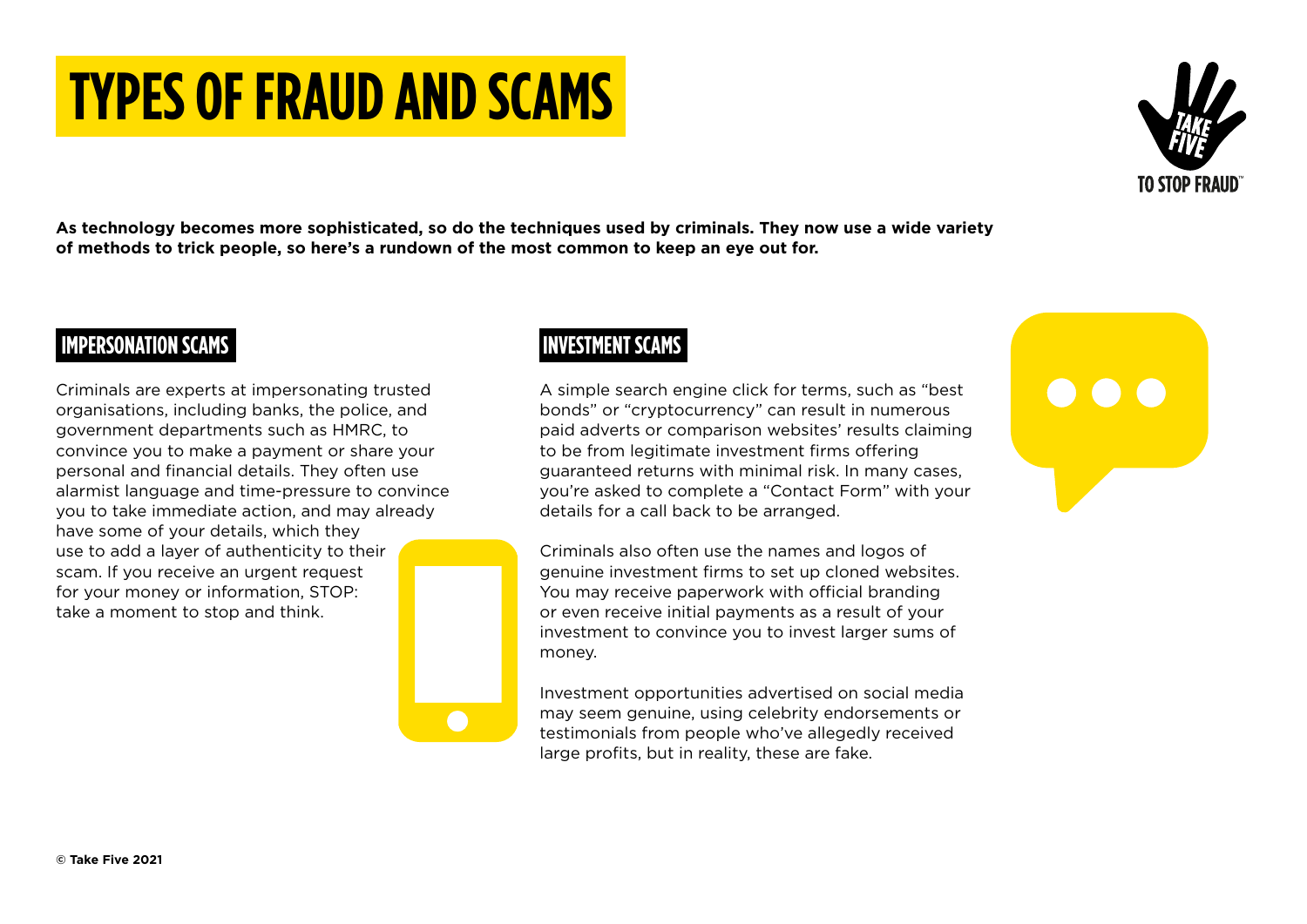### **TYPES OF FRAUD AND SCAMS (CONTINUED)**



#### **PURCHASE SCAMS**



From designer wear to the latest kitchen gadgets, you can find

anything when shopping online, and with more of us opting to use this service in the hopes of finding a bargain it can be easy to fall for a purchase scam. Criminals advertise goods/services at "too good to be true" prices often via social media or auction sites to trick people into purchasing something that doesn't exist. They often use images taken from genuine sellers' to convince you they're the real deal. They may also ask for payment prior to delivery and send fake receipts and invoices that seem to be from the payment provider.

#### **ROMANCE SCAMS**

The ease of online dating services often means you can find the love of your life in the comfort of your own home. However, this also provides criminals with an opportunity to gain your trust and build a relationship with you by using information and fake identities found on social media – also known as catfishing. Criminals will claim to declare strong feelings for you just after a few conversations before pretending to need money for a personal emergency or flights to visit you.

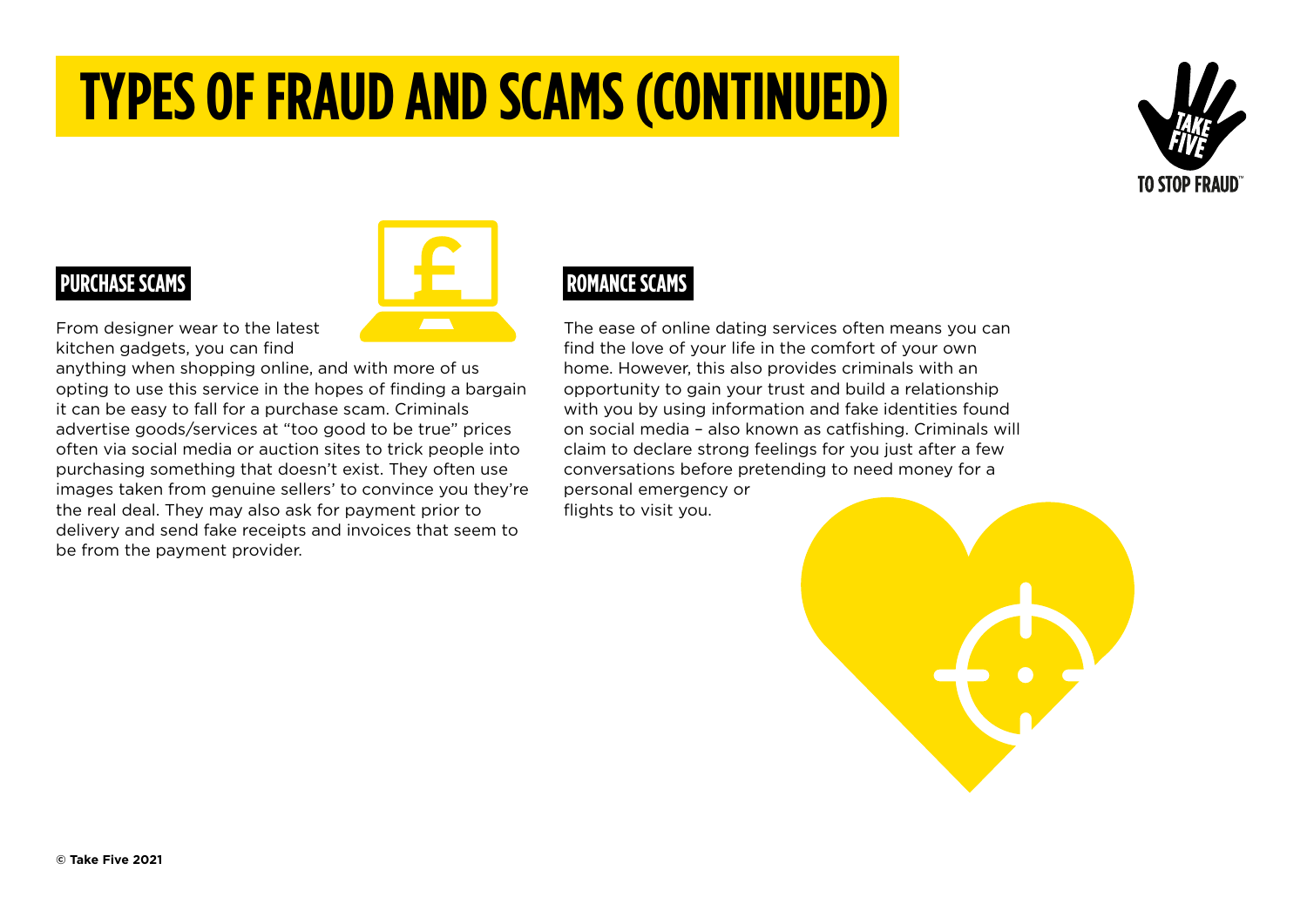### **TYPES OF FRAUD AND SCAMS (CONTINUED)**



#### **COURIER FRAUD**

If you're contacted by someone purporting to be from your bank or the police, take a moment to question their authenticity. If the caller is from the bank, they may claim that their system has spotted a fraudulent payment on your card or that it is due to expire and needs to be replaced. They may even confirm personal details about you, such as your full name and address and offer you peace of mind by having someone such as a courier collect your card to save you from having to go to your bank or local police station. You may even be asked to write down your PIN and place it in a separate envelope to that of your card.

#### **DOORSTEP SCAMS**

Doorstep criminals can come in all sorts of disguises, from dodgy salesmen to unscrupulous tradespeople and, can be very convincing. They may claim to have noticed something about your property that needs work or improvement, such as the roof, and offer to fix it for an inflated price with payment required upfront. Some criminals may even convince you to visit your bank branch to withdraw money whilst they set up their equipment.

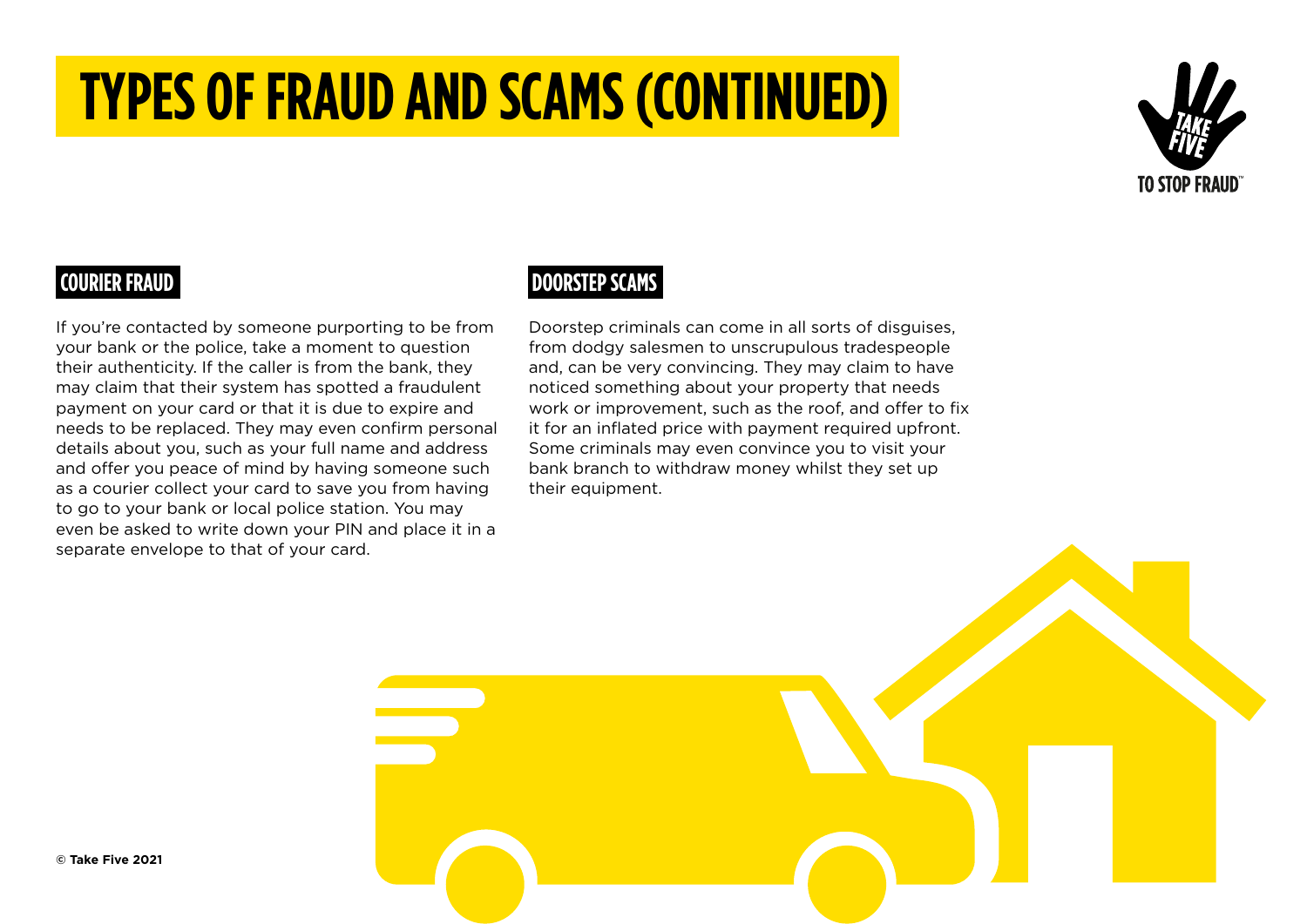### **HOW CAN YOU PROTECT YOURSELF AGAINST FRAUD AND SCAMS**



If you receive a request to provide personal or financial information whether that's over the phone, in an email, online or through social media always remember:

Criminals are experts at impersonating people, organisations and the police. They spend hours researching you for their scams, hoping you'll let your guard down for just a moment. Stop and think. It could protect you and your money.

**STOP**: Taking a moment to stop and think before parting with your money or information could keep you safe. **CHALLENGE**: Could it be fake? It's ok to reject, refuse or ignore any requests. Only criminals will try to rush or panic you. **PROTECT:** Contact your bank immediately if you think you've fallen for a scam and report it to Action Fraud.

Here are some general tips to keep in mind to help protect your money and information:

#### **1. AVOID DISCLOSIING SECURITY DETAILS**

A genuine bank or organisation will never ask you for details such as your PIN or card number over the phone or in writing. Before you share anything with anyone, Stop and Think. Unless you're 100% sure who you're talking to, don't disclose any personal or financial details. Instead, hang up and contact the organisation yourself using a known email or phone number. If you're contacting your bank use a number you know to be correct, such as the one listed on your statement, on the back of your bank card or on their website.

### **2. EMAILS, PHONE CALLS AND TEXTS MAY NOT BE AUTHENTIC**

Just because someone knows your basic details (such as your name and address mother's maiden name or date of birth), it doesn't mean they are genuine. Criminals will use a range of techniques to get your details and may even say you've been a victim of fraud to scare you into taking immediate action.

#### **EMAILS AND TEXTS CONTACT ORGANISATIONS DIRECTLY**

Criminals may offer a phone number for you to call which in some cases matches the number on the back of your bank card to give the impression that the call is genuine. The number offered is not genuine or, where a genuine number is suggested, the criminal will keep the line open and pass you to a different individual in order to convince you to share your personal and financial information.

Under no circumstances would a genuine bank or another trusted organisation force you to make a financial transaction on the spot; they would never ask you to transfer money into another account even if they say it is for fraud reasons. They will always let you hang up, wait a few minutes before calling them on a number you know to be genuine, such as the one on the back of your card.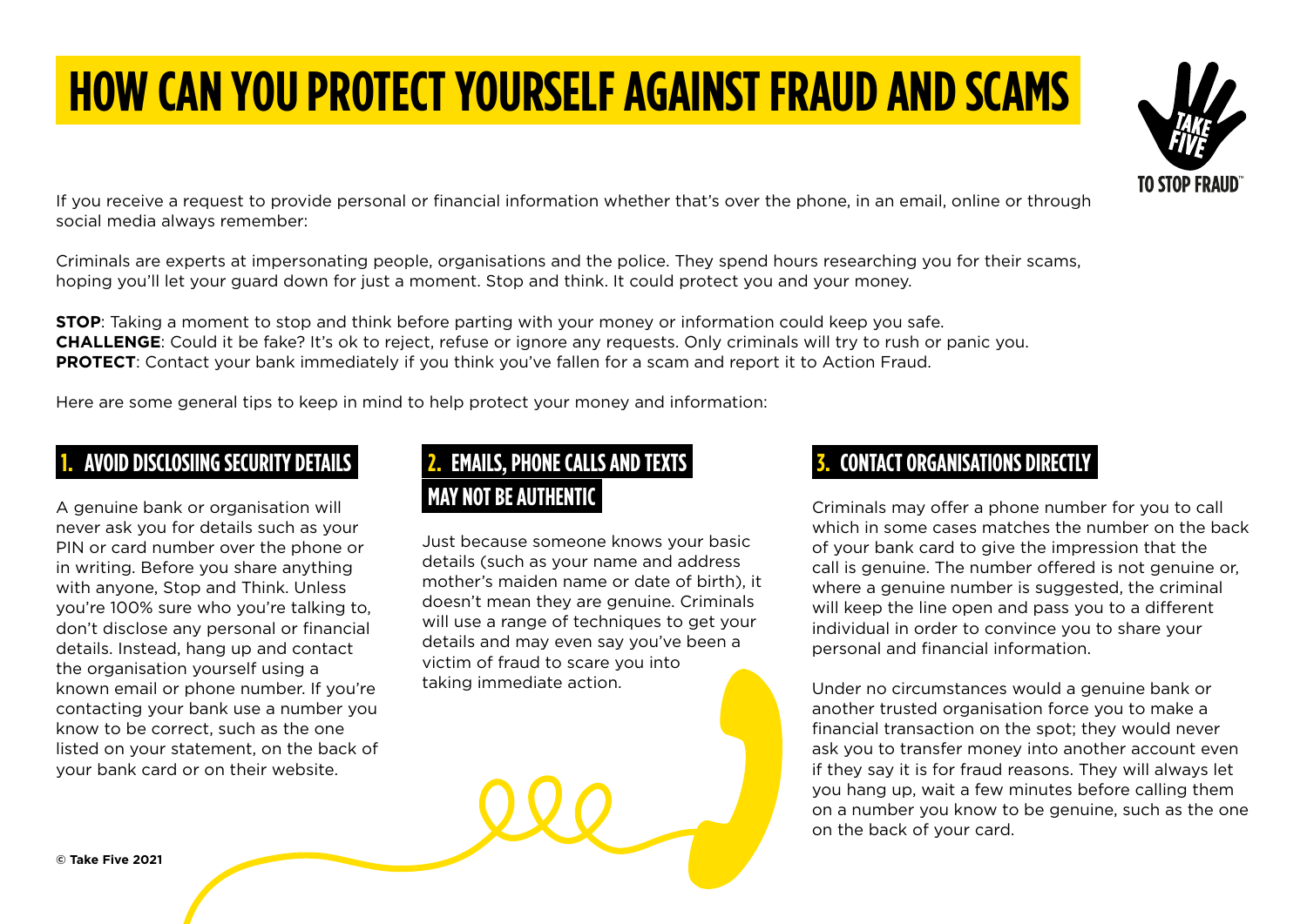### **HOW CAN YOU PROTECT YOURSELF AGAINST FRAUD AND SCAMS**

#### **4. STOP AND CHALLENGE UNEXPECTED REQUESTS**

If you receive an unexpected request for your money or information, have the confidence to stop and challenge its authenticity. Criminals may lull you into a false sense of security when you're out and about or rely on your defenses being down when you're in the comfort of your own home. Remember it's okay to reject, refuse or ignore any requests. Only criminals will try to rush or panic you.

#### **5. PROTECT OTHERS BY REPORTING FRAUD AND SCAMS**

Reporting fraud and scams could help recover your money and catch the criminals responsible. If you've fallen for a scam, report it to Action Fraud on 0300 123 2040 or via **[actionfraud.police.uk](http://actionfraud.police.uk)**. If you're in Scotland, please report to Police Scotland directly by calling 101 or Advice Direct Scotland on 0808 164 6000.

If you receive a scam text message you can forward it to 7726 to help phone providers take early action and block numbers that generate spam on their networks. If a scam text claims to be from your bank, then you should also report it to them.

You can also forward fake emails you've received to **[report@phishing.gov.uk](http://report@phishing.gov.uk)**.

Make sure you report scam ads appearing in paid-for space online by visiting the **[Advertising Standard Authority's website](https://www.asa.org.uk/make-a-complaint/report-an-online-scam-ad.html)** where you can complete their quick reporting form.

**If you've taken all these steps and still feel unsure about what you're being asked, never hesitate to contact your bank or financial service provider on a number you know and trust, such as the one listed on your statement, their website or on the back of your debit or credit card.**

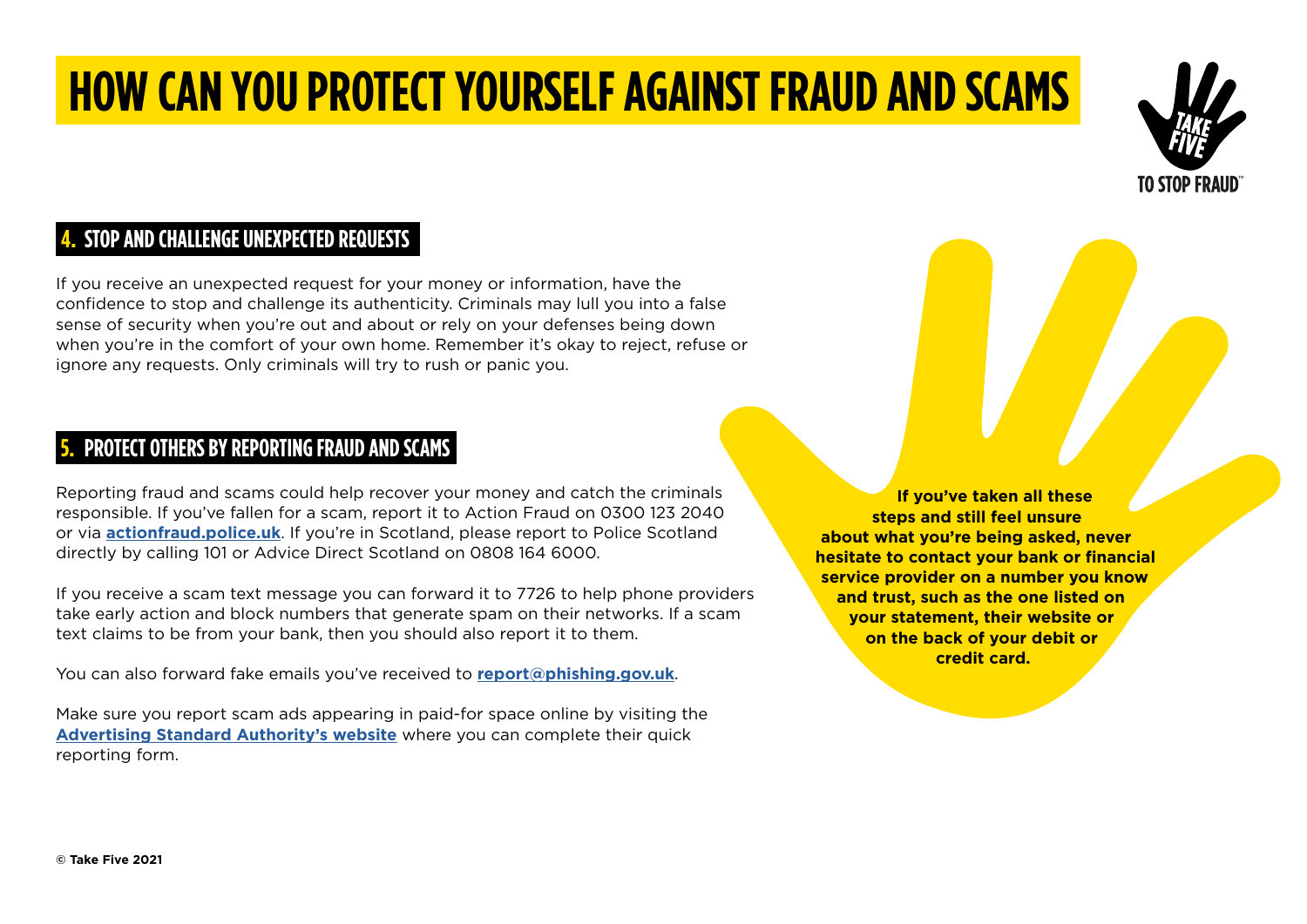### **ALWAYS REMEMBER**

- have given consent to with your personal or financial details.
- Question uninvited approaches and contact companies directly using a known email or phone number to verify requests.
- Just because someone knows your basic details doesn't mean they're genuine.
- Never disclose your PIN or let anyone persuade you to hand over your bank card, financial information or withdraw cash.
- One-Time Passcodes (OTPs) should be treated in the same way as your PIN in that they should never be shared with anyone, including your bank. Before entering your passcode make sure you check it accurately describes the transaction/purchase you're about to make.
- Only provide organisations that you trust and **•** Be suspicious of any "too good to be true" **YOUR BANK OR THE POLICE WILL NEVER:** • Be suspicious of any "too good to be true" offers or prices – if it's at a rock bottom price ask yourself why.
	- Avoid clicking on any links or attachments in social media posts, emails or texts.
	- Request copies of your personal credit report from a credit reference agency on a regular basis to check for any entries you don't recognise.
	- Cancel any lost or stolen credit or debit cards immediately.
	- Keep your personal information secure when using your card over the phone, on the internet, or in shops by ensuring that others can't overhear you or see your information.

- Ask you for your One-Time Passcode (OTP), PIN or full banking password, including tapping them into your phone.
- Ask you to transfer money to a 'safe account' for fraud reasons, even if they say it is in your name.
- Call you to ask to verify your personal details or PIN by phone.
- Send a courier to collect cash. PIN, cards or cheque books, even if they say you have been a victim of fraud or a scam.
- Contact you to participate in an investigation in which you need to withdraw money from your bank or to purchase high-value goods for safe-keeping.



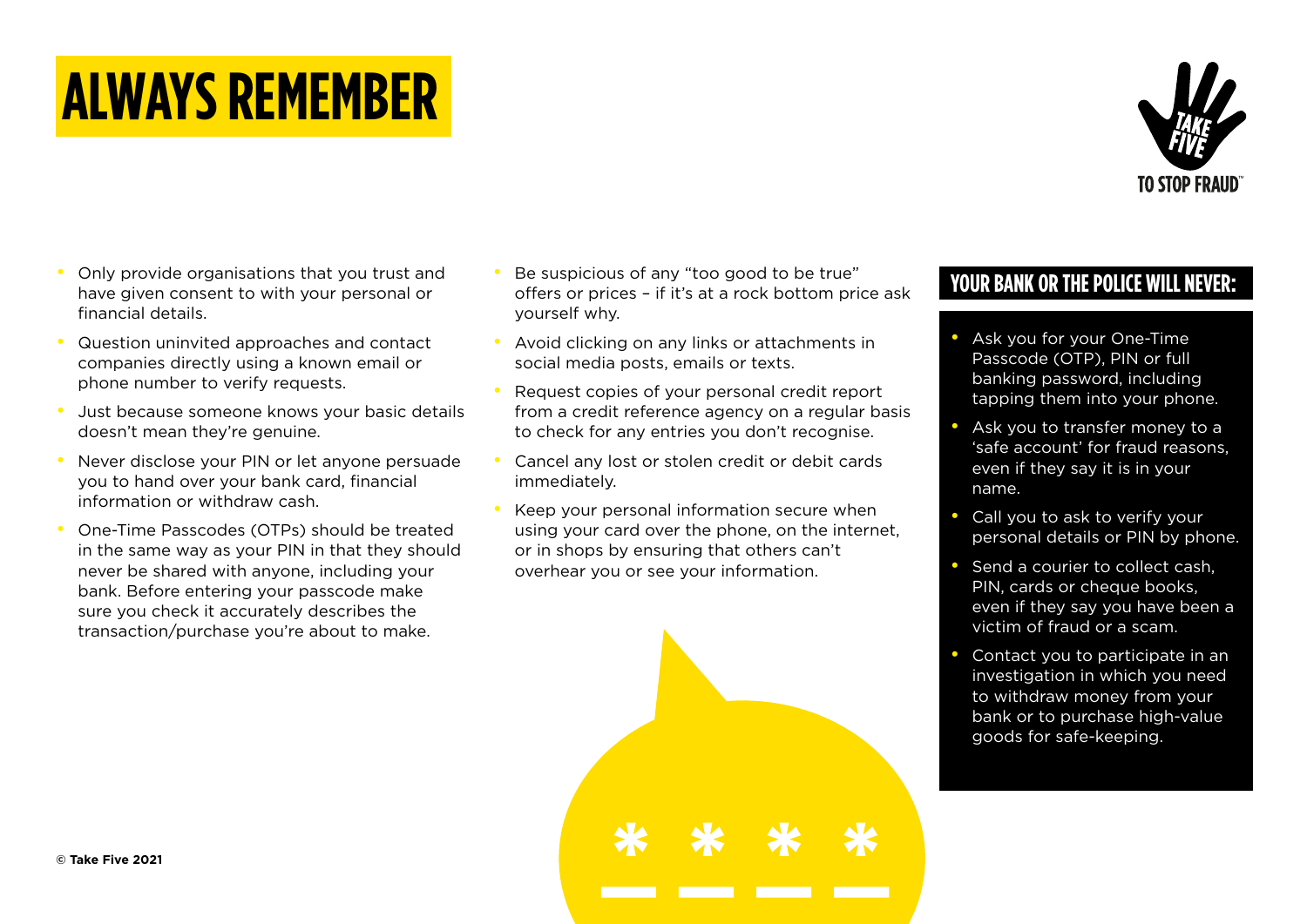### **ALWAYS REMEMBER**

- Be cautious of approaches presenting you with exclusive investment opportunities. It could be a scam if you're being pressurised to act quickly. It's also important that you do your research and proceed with extreme caution before making any investments.
- Where possible, use a credit card when making purchases over £100 and up to £30,000 as you receive protection under Section 75.
- Read online reviews to check websites and sellers are genuine, and ask to see high value items in person or via video link, as well as getting copies of the relevant documentation to ensure the seller owns the item.
- Use the secure payment method recommended by reputable online retailers and auction sites instead of paying via bank transfer.
- Avoid sending money to someone you've never met in person, particularly if you have only recently met online.
- Check the **[Financial Conduct Authority's](https://register.fca.org.uk/s/)  [register](https://register.fca.org.uk/s/)** for regulated firms, individuals and bodies. You can check their website is genuine by checking their web address. It should always begin with **fca.org.uk** or **register.fca.org.uk**. Ensure you only use the contact details listed on the Register to confirm you're dealing with the genuine firm before parting with your money and information.
- Only let someone in if you're expecting them or they're a trusted friend, family member or professional. You can also ask to check their credentials and confirm they're genuine by contacting the organisation they're from directly using a known number and not using the contact details provided to you.